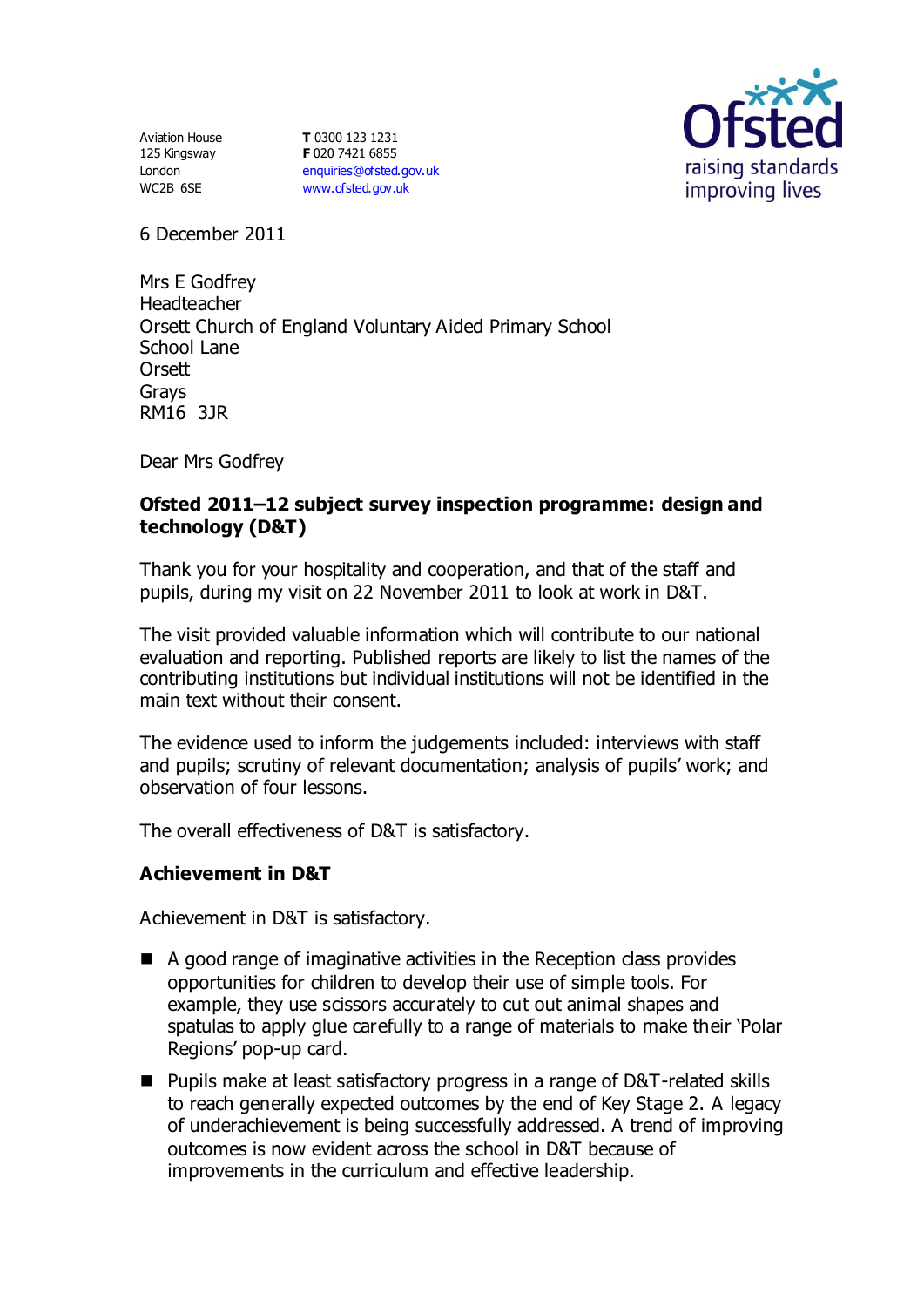All pupils display very positive attitudes towards learning. This is because teachers provide good opportunities for pupils to solve problems in pairs and small groups, such as investigating the structure of bridges as part of a history-themed topic on the Romans. Pupils are responding very well to these firmly established cross-curricular links because they find learning fun and the activities capture their imagination.

# **Quality of teaching in D&T**

The quality of teaching in D&T is satisfactory.

- Some good practice was observed during the visit. Lessons are well organised and teachers make clear links between the purpose of learning and the skills to be covered in the lesson. Teachers display secure subject knowledge and most use questions appropriately to check pupils' previous learning and to challenge their thinking further. Relationships between the staff and pupils are positive. Behaviour is managed well and ensures that small group work contributes successfully to the pupils' learning in D&T. In the less effective lessons, teachers tend to talk too much and the pace of learning is slow.
- Overall, teaching meets the needs of most pupils. However, in some lessons there is an over-reliance on giving more able pupils extra work rather than setting them harder tasks to do. Pupils with special educational needs and/or disabilities receive good levels of support and guidance in developing their skills.
- $\blacksquare$  The use of assessment to aid planning is satisfactory and improving. Detailed monitoring systems are now in place to support both formative assessment and the analysis of data. Pupils' achievement is carefully recorded against a comprehensive list of skills across each year group. Teachers are now beginning to use this data to identify gaps in learning.

# **Quality of the curriculum in D&T**

The quality of the curriculum in D&T is satisfactory

- The curriculum is broad and balanced. It is firmly rooted in the development of pupils' skills based on their interests within a holistic, vibrant cross-curricular structure. These are clearly reflected in pupils' enthusiasm for learning in D&T. Further links between other subjects are developing well across the school. Appropriate opportunities are being planned for the development of literacy and numeracy skills in D&T. These new developments in curriculum planning are yet to be fully reflected in pupils' attainment. This is particularly so in providing sufficient opportunities to develop pupils' ability to use information and communication technology (ICT) within D&T.
- D&T is taught within a context of real-life experiences that fully engage and enthuse the pupils. Themed units of work, such as 'Polar Regions' for pupils in Year 2 and the Second World War for those in Year 6, provide opportunities for pupils to design and make model igloos and gas masks respectively. An appropriate range of extra-curricular experiences, such as